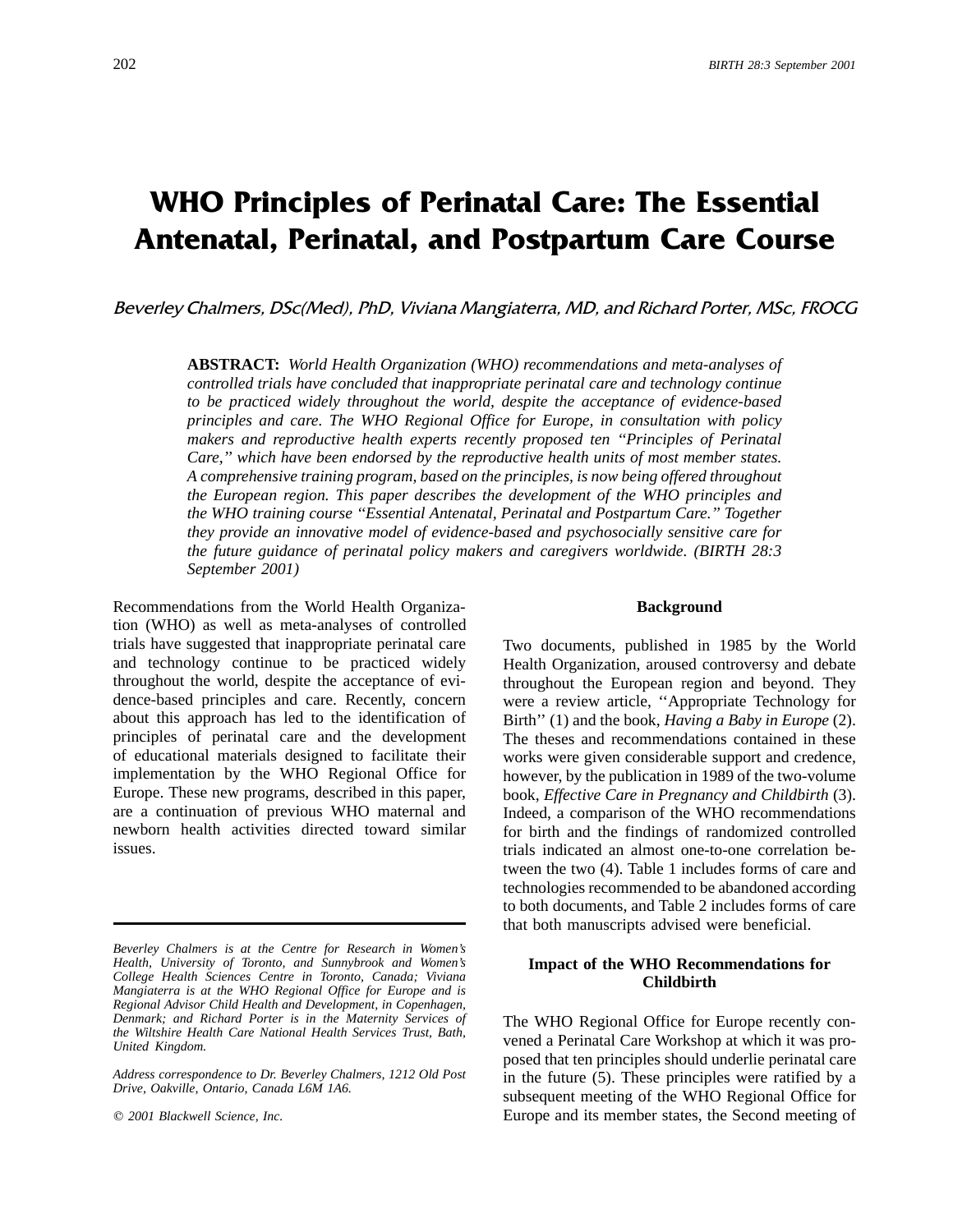# Table 1. Forms of Care That Should be Abandoned<br>
(Recommended by Both WHO and *Effective Care in*<br> *Pregnancy and Childbirth*) 4. Care should be regionalized and based on an

Involving doctors in the care of all women<br>
Insisting on universal institutional confinement<br>
Leaving mothers unattended during labor<br>
Routine shaving<br>
Routine shaving<br>
Routine shaving<br>
Routine shaving<br>
Allen Care should b Routine electronic fetal heart monitoring without availability of scalp blood sampling scientists.<br>Restricting maternal position in labor<br>6 Care she Routine induction at < 42 weeks lies and not only with their biological care. Routine sedatives/tranquilizers **7. Care should be family-centered** and should be Routine use of gowns and masks in newborn nurseries directed toward meeting the needs of not only Routine *mater gradual* for breastfed babies ner and significant family or friends. Distribution of free formula samples<br>
Prohibiting siblings from visiting<br>
Prohibiting siblings from visiting<br>
Prohibiting siblings from visiting

## **Outcomes of Birth (Recommended by Both WHO and**

Focal Points for Reproductive Health/Health of

- 
- niques, equipment, and other tools, all applied *Perinatal Care Training Courses* to solve a specific problem . This principle is
- 

- Failing to involve women in decisions about their care efficient system of referral from primary care
- Routine enemas<br>
Routine enemas<br>
Routine electronic fetal heart monitoring without availability entity childbirth and parenthood educators, and social
- Exerciting material position in labor<br>Routine episiotomy<br>Routine repeat cesarean section after previous cesarean<br>section<br>examed with intellectual, emotional, social, and<br>cultural needs of women, their babies and fami-
- Routine use of gowns and masks in hewborn hursenes<br>Separating healthy mothers and babies<br>Routine water/glucose for breastfed babies<br>Routine water/glucose for breastfed babies
- Scheduled breastfeeding **8. Care should be culturally appropriate** and Distribution of free formula samples **8. Care should consider and allow for cultural variations** in meeting these expectations.
	- 9. **Care should involve women in decision making.**
- 10. **Care should respect the privacy, dignity and Table 2. Forms of Care That Reduced the Negative**

*Effective Care in Pregnancy and Childbirth*) These principles strongly endorse the protection, pro-Providing enhanced support for women<br>
Unrestricted mother-infant contact<br>
They are authority being incorporated into the Unrestricted mother-infant contact care. They are currently being incorporated into the Little benefit from a cesarean section rate much higher than technical materials as well as the monitoring and evalu- 7% An upright labor position ation tools of the European regional office of WHO-Euro.

### **Implementing the WHO Principles**

Women and Children in the European Region (6). Although countries have acknowledged intuitively, and The ten Principles of Perinatal Care that WHO en-<br>even sometimes explicitly, the 1998 WHO Principles dorsed at the meeting comprise the following:<br>implemented. Disseminating the concepts and imple-<br>dorsed at the meeting comprise the following:<br> $\frac{1}{2}$  of Perinatal Care, to date they have not always been 1. Care for normal pregnancy and birth should<br>be demedicalized, meaning that essential care<br>should be provided with the minimum set of<br>interventions necessary and that less rather than<br>more technology be applied whenever p 2. Care should be based on the use of appropriate<br>technology, which is defined as a complex of<br>actions that includes methods, procedures, tech-<br>actions that includes methods, procedures, tech-

directed toward reducing the overuse of technol- WHO-Euro has recently adopted a multifaceted, longogy or the application of sophisticated or com- term, programmatic approach to disseminating the plex technology when simpler procedures may Principles of Perinatal Care and to ensuring their imsuffice or indeed be superior. plementation. This new program includes (a) training 3. **Care should be evidence-based,**meaning sup- courses facilitated by international experts, (b) selecported by the best available research, and by tion of potential trainers from among delegates, (c)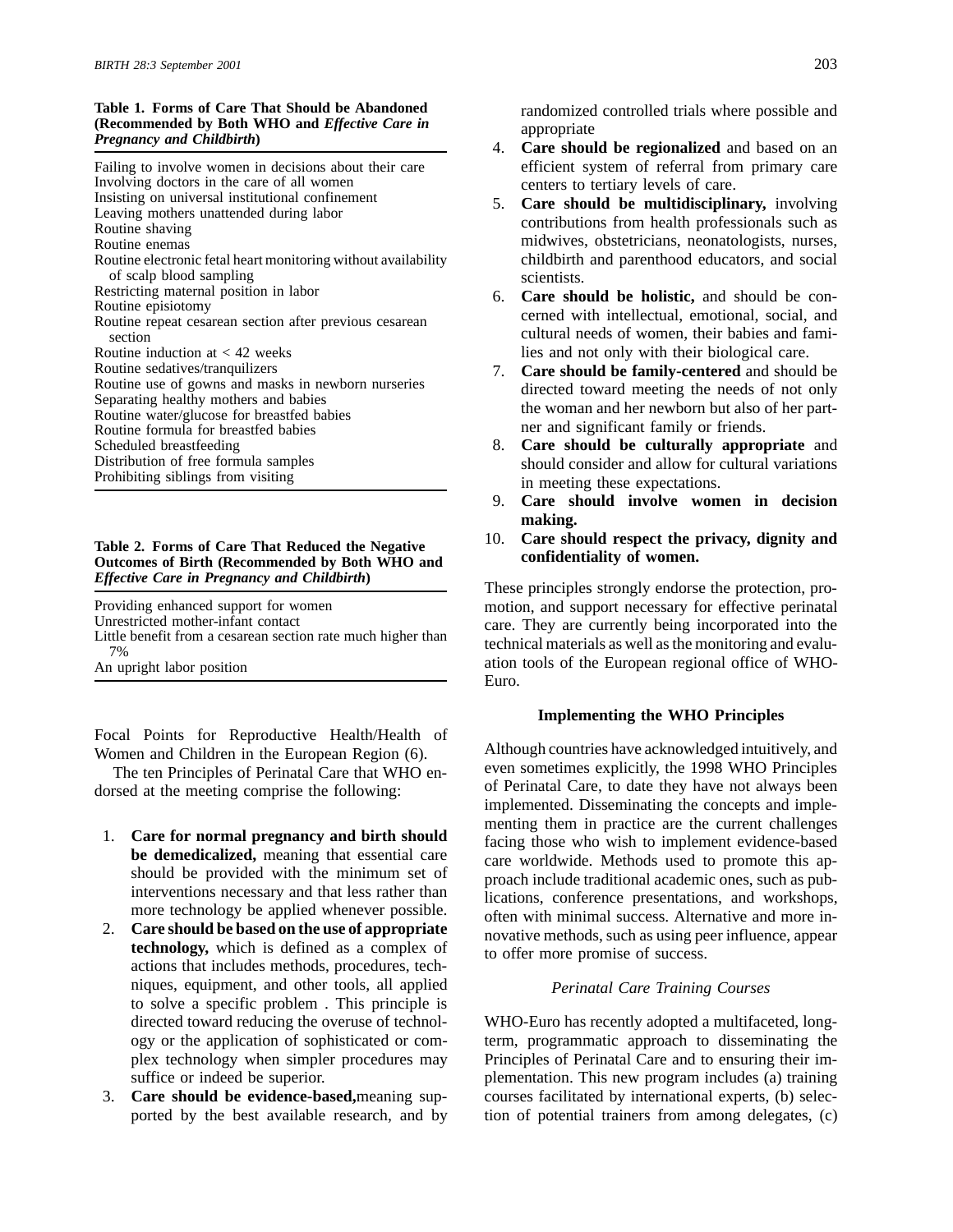training-of-trainer courses, (d) independent training by **Table 3. Teaching Modules Included in the Essential** local trainers, and (e) follow-up and evaluation some months later using a standardized assessment tool.<br>As a component of this approach, the Child Health

The manual is supplied together with a set of over-<br>head projection acetates that provide a wealth of additional illustrative information and observations. Overhead projection allows for on-site modification in relatively low-technology environments.

mented locally, a clinical practice evaluation package, toward those countries in the region that are most in obtainable from WHO-Euro, is applied at local centers. need of strengthening, namely, the countries of Central This permits evaluation of staff practices, women's and Eastern Europe, the Commonwealth of Indepenperceptions of care, and observation of clinical situa- dent States, and the Central Asian Republics (CCEE/ tions, drugs, and supplies. Feedback from these assess- CIS/CAR). Course manuals and teaching materials are ment tools encourages local facilities to assess their currently available in English and Russian. progress on implementing the practices that are based on the WHO ten principles and courses. **Key Features of the WHO-Euro Antenatal,**

The program has been offered in several countries **Perinatal, and Postpartum Care Course** in the European region, including the CARK region (Kazakhstan, Turkmenistan, Tajikistan, Kyrgystan, The Antenatal, Perinatal, and Postpartum Care Course and Uzbekistan) and Belarus, Moldova, Kosovo, Geor- is extensive and cannot be adequately summarized gia, Armenia, and Russia. Training-of-trainer programs here, but some key features of recommended clinical are currently being held, and many of these countries practice are presented in Tables 4–7. These recommen-

| months later using a standardized assessment tool.                                                       | Preface                |                                                                           |
|----------------------------------------------------------------------------------------------------------|------------------------|---------------------------------------------------------------------------|
| As a component of this approach, the Child Health                                                        | Introduction           |                                                                           |
| and Development Unit of the WHO Regional Office                                                          |                        | Principles Underlying the Course                                          |
| for Europe, based in Copenhagen, developed two peri-                                                     | Module 1               | Changing maternity care                                                   |
| natal courses, one devoted primarily to obstetric care                                                   | Module 2               | Safe motherhood                                                           |
| (7) and the second to neonatal care and breastfeeding                                                    | Module 3               | Antenatal care                                                            |
|                                                                                                          | Module 4               | The concept of risk                                                       |
| (8). Although the courses demonstrate some overlap                                                       | Module 5               | Sensitivity and specificity of tests                                      |
| of content and considerable congruence in approach,                                                      | Module 6               | Education for parenthood                                                  |
| this paper focuses primarily on the obstetric manual                                                     | Module 7               | Anemia in pregnancy                                                       |
| rather than the neonatal care text.                                                                      | Module 8               | Referral in pregnancy with reference to                                   |
| The course manual contains independent modules                                                           |                        | bleeding                                                                  |
| that allow for adaptation of the course to local needs                                                   | Module 9               | Hypertensive disorders                                                    |
| or to the abilities of delegates and trainers. The two                                                   | Module 10              | Labor                                                                     |
|                                                                                                          | Module 11<br>Module 12 | The use of the partogram<br>Administration of oxytocin in the intrapartum |
| texts, A Guide to Effective Care in Pregnancy and<br>Childbirth (9) and Pregnancy and Parenthood: Heaven |                        | period                                                                    |
|                                                                                                          | Module 13              | Obstructed labor                                                          |
| or Hell (10), as well as additional readings, are distrib-                                               | Module 14              | Care and positions in the second stage of labor                           |
| uted together with the course manuals. Ring binders                                                      | Module 15              | Physiology and management of the third stage                              |
| allow for easy insertion of notes or additional readings                                                 |                        | of labor                                                                  |
| or teaching materials into the course materials. In addi-                                                | Module 16              | Induction of labor: who, why, and how?                                    |
| tion, trainer's instructions are provided that include                                                   | Module 17              | Postpartum hemorrhage                                                     |
| useful practical tools, such as the partograph, an exam-                                                 | Module 18              | Care of the baby at birth and resuscitation                               |
| ple of a birth plan, an evaluation tool for the assessment                                               | Module 19              | Care of the mother and baby in the first week                             |
| of psychosocial stresses in pregnancy as a predictor of                                                  | Module 20              | Infant feeding                                                            |
|                                                                                                          | Module 21<br>Module 22 | Family planning                                                           |
| postpartum adjustment difficulties (the ALPHA scale)                                                     | Module 23              | Postnatal checkup<br>Record keeping                                       |
| $(11,12)$ , and an explanation of innovative educational                                                 | Module 24              | Protocols: rationale and design                                           |
| methods for the teaching of modules. An interactive                                                      | Module 25              | Audit: basic principles of clinical audit                                 |
| method of teaching is emphasized, using a variety of                                                     | Module 26              | Assessment of a publication                                               |
| teaching methods and tools, including exercises, group                                                   | Module 27              | Synoptic tables of interventions                                          |
| activities, role-plays, and videos. Modules included in                                                  | Module 28              | Strategies to implement locally appropriate                               |
| the course are listed in Table 3.                                                                        |                        | interventions                                                             |
| The manual is supplied together with a set of over-                                                      |                        | References and Materials Used for Preparing this Workshop                 |
| head projection acetates that provide a wealth of addi-                                                  | Glossary               |                                                                           |
|                                                                                                          | Final Evaluation       |                                                                           |

are moving to the stage of self-sustainable training. *Evaluation and Dissemination* The course's applicability to more technologically sophisticated countries is unquestionable. As is to be No more than two months after courses are imple- expected, however, WHO-Euro has directed its efforts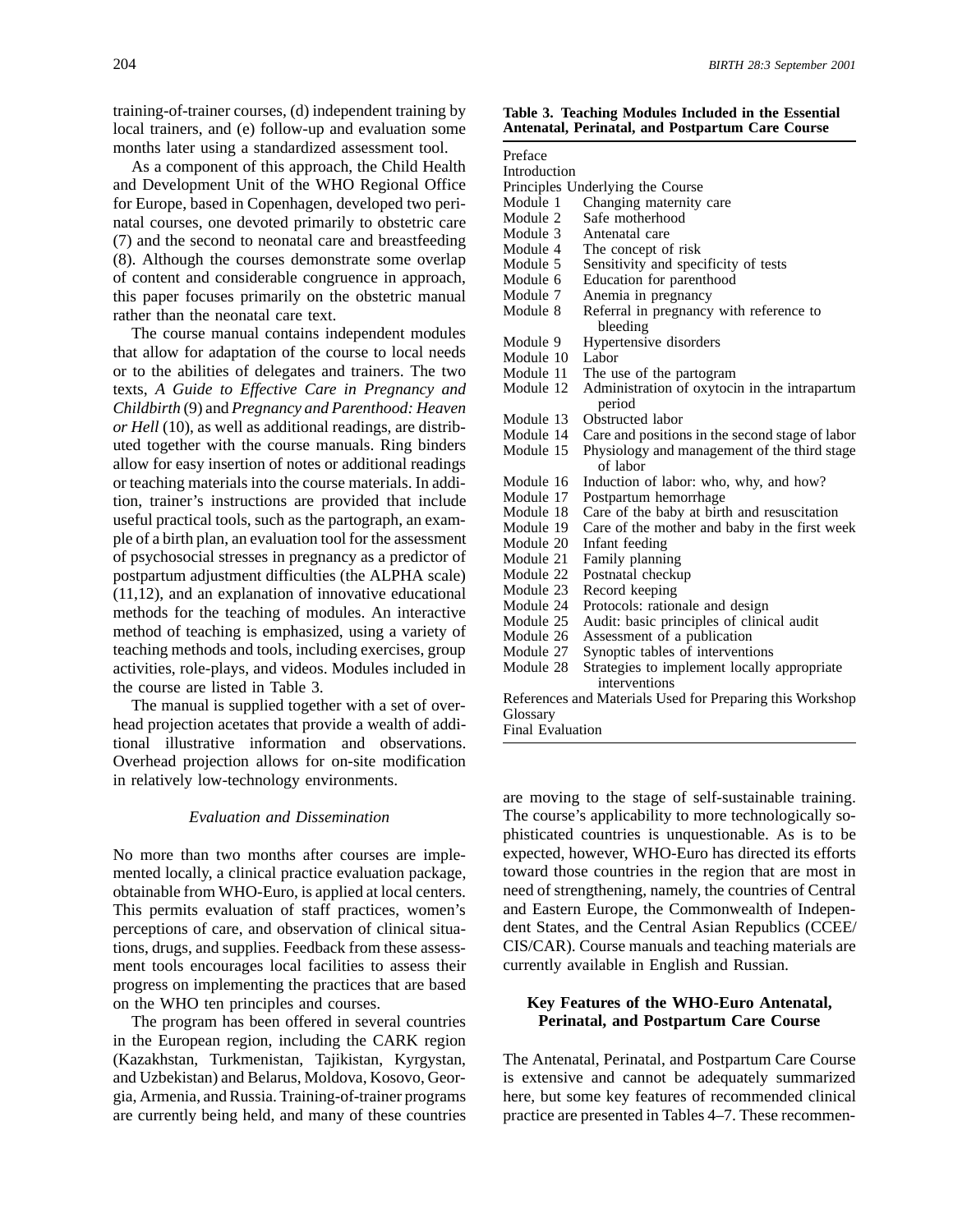|  | Table 4. Recommended Antenatal Care Practices for Perinatal Caregivers |  |  |  |  |  |  |
|--|------------------------------------------------------------------------|--|--|--|--|--|--|
|--|------------------------------------------------------------------------|--|--|--|--|--|--|

| <i>Issues</i>     | <b>Recommendations</b>                                                                                                                                                                                                                                                                                                                                       |
|-------------------|--------------------------------------------------------------------------------------------------------------------------------------------------------------------------------------------------------------------------------------------------------------------------------------------------------------------------------------------------------------|
| Nutrition         | Intake of folic acid before pregnancy and in the first trimester.<br>Iron supplementation only on indication, acknowledging that a lower iron level than has been<br>customarily considered to indicate anemia appears to be physiological in pregnancy (9).                                                                                                 |
|                   | Abandon traditional perinatal "risk" scoring evaluations, since they cannot predict who will develop<br>complications. Instead, regard women to be not at risk until proved otherwise, while remaining<br>vigilant at all times for signs of deviations from normal. "At risk" classification should remain<br>flexible and open to review.                  |
| Clinical care     | Reduce the recommended number of antenatal visits for women with normal pregnancies in keeping<br>with a policy of discouraging overmedicalization and overhospitalization.                                                                                                                                                                                  |
|                   | Reduce the routine use of ultrasound examinations in pregnancy to "on indication only" or to one<br>(at about 18 wk) if locally preferred.                                                                                                                                                                                                                   |
|                   | Minimize the number of screening tests performed during visits. Blood typing, blood pressure, and<br>urine tests for proteinuria are essential together with fundal height measurement. All others should<br>be used on indication only.                                                                                                                     |
|                   | Understand the sensitivity and specificity of any tests used. Do not administer tests without clear<br>clinical implications.                                                                                                                                                                                                                                |
| Psychosocial care | Provide preparation for pregnancy, birth, and parenthood. Refer to appropriate education classes or<br>provide necessary information as part of care. Include companions of the woman's choice in this<br>preparation. Recognize that fathers have needs of their own as individuals and not simply as<br>companions or supports for their partner.          |
|                   | Facilitate the use of birth plans and adhere to them as closely as possible.<br>Assess potential psychosocial risk factors possibly influencing a woman and her family. A scale such                                                                                                                                                                         |
|                   | as the ALPHA Scale $(11,12)$ is useful for this purpose.<br>Provide mothers with home-based records of their pregnancy and birth. Mothers keep these medical<br>records to ensure that they are available no matter where or when she goes into labor.<br>Provide evidence-based information for women, and encourage their participation in decisions about |
|                   | care.<br>Do not feel obliged, at any stage of the pregnancy or birth, to provide care that is not in the best<br>evidence-based interests of the mother or baby, even if at the request of the woman or her family.<br>Offer an individualized approach to care at all times rather than routine practice.                                                   |
|                   | Encourage the development of local protocols for care.                                                                                                                                                                                                                                                                                                       |
| Infant feeding    | Encourage breastfeeding as the preferred method of infant feeding. Do not recommend any preparation<br>of the breasts for infant feeding, since it is not effective.                                                                                                                                                                                         |

**Table 5. Recommendations for Intrapartum Care**

| <i>Issues</i>        | <b>Recommendations</b>                                                                                                                                                                                                                                                                                                                                                                |
|----------------------|---------------------------------------------------------------------------------------------------------------------------------------------------------------------------------------------------------------------------------------------------------------------------------------------------------------------------------------------------------------------------------------|
| Stage 1              | Use a partograph to record and monitor the progress of labor. Limit vaginal examinations to assess<br>progress to every 4 hours in normal first stage labor and every 2 hours when the alert line of the<br>partograph is reached.                                                                                                                                                    |
|                      | Minimize the number of interventions in labor; particularly avoid unnecessary introduction of any<br>nonessential item into the vagina. Encourage a policy of "hands off," including any "routine"<br>sweeping or stretching of the vagina.                                                                                                                                           |
|                      | Abandon the use of shaving and enemas.                                                                                                                                                                                                                                                                                                                                                |
|                      | Encourage ambulation in labor.                                                                                                                                                                                                                                                                                                                                                        |
|                      | Use a fetal stethoscope for monitoring the fetal heart in preference to other methods.                                                                                                                                                                                                                                                                                                |
|                      | Do not restrict fluids during labor, and allow women with normally progressing labors to eat light<br>meals if needed.                                                                                                                                                                                                                                                                |
| Psychosocial support | Provide one-to-one care during labor from caregivers, and do not leave a woman alone in labor.                                                                                                                                                                                                                                                                                        |
|                      | Encourage a companion of the woman's choice to accompany her in labor and at birth. Provide<br>doulas in the absence of support persons, and encourage their presence in addition to family<br>members at the woman's request. Note that fathers may not always be effective support persons<br>for their partners, and that they themselves might benefit from support at this time. |
|                      | Use a rotational system of midwifery staffing to facilitate periods of peak activity in labor units.                                                                                                                                                                                                                                                                                  |
|                      | Respect women's privacy and dignity at all times during pregnancy, birth, and the postpartum period.                                                                                                                                                                                                                                                                                  |
|                      | Be sensitive to cultural needs and expectations of women and their families.                                                                                                                                                                                                                                                                                                          |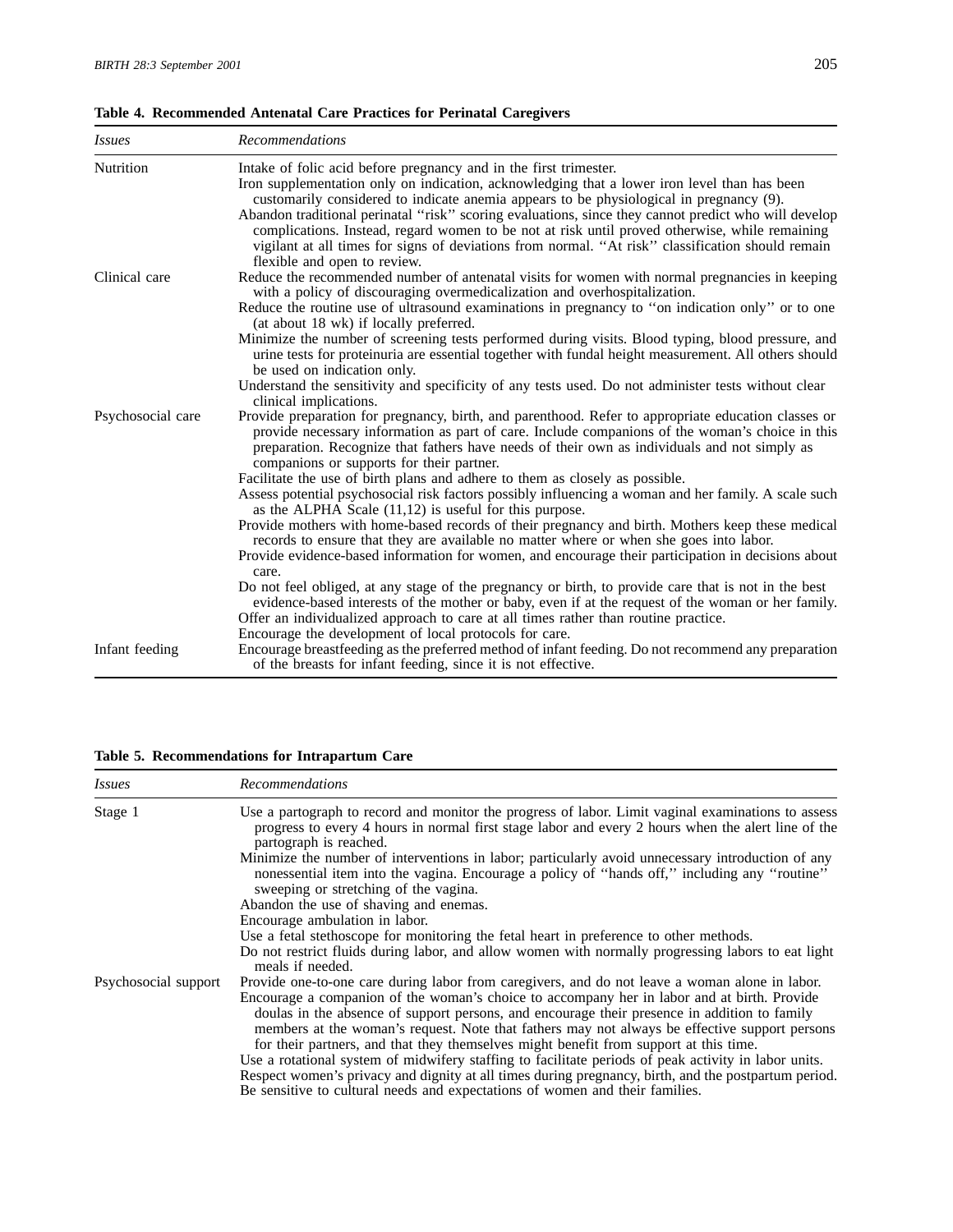**Table 5. Continued**

| <i>Issues</i>   | <b>Recommendations</b>                                                                                                                                                                                                                                                                             |
|-----------------|----------------------------------------------------------------------------------------------------------------------------------------------------------------------------------------------------------------------------------------------------------------------------------------------------|
| Stage 2         | Use an upright position of the woman's choice for delivery. Avoid the use of a supine position for<br>delivery and, particularly, of stirrups. Abandon traditional birthing beds for normal deliveries. Use<br>a standard bed if a bed is chosen for delivery.                                     |
|                 | Do not routinely perform an episiotomy (or perineotomy or midline incision).                                                                                                                                                                                                                       |
|                 | Do not routinely suture any tears or minor cuts: small lacerations can usually be left to mend<br>themselves. Perform suturing on indication.                                                                                                                                                      |
|                 | Do not routinely conduct any examinations of the cervix after delivery unless there is evidence of<br>hemorrhage.                                                                                                                                                                                  |
|                 | Cesarean section rates should range from about 5% to 15% in any facility, depending on its level.                                                                                                                                                                                                  |
|                 | Use the simplest technology available rather than more sophisticated techniques, provided this is<br>supported by sound evidence.                                                                                                                                                                  |
|                 | Use the Misgav Ladach (Starr) method of cesarean section when possible.                                                                                                                                                                                                                            |
|                 | Do not charge extra for essential medical care, including so-called privileges such as companionship<br>in labor: a supportive companion for labor is essential medical care, not a luxury. Costs of<br>nonessential care (e.g., television in rooms) can be covered as private fees if essential. |
| Pain management | Avoid the use of medications in labor. Preferably pain management should use nonpharmacological<br>methods, such as ambulation, changing positions, massage, relaxation, breathing, acupuncture, and<br>others.                                                                                    |
|                 | Avoid epidural analgesia as a routine method of pain management. Choose spinal/epidural anesthesia<br>in preference to general anesthesia for cesarean section.                                                                                                                                    |

**Table 6. Recommendations for Mother-Infant Contact**

| Issues                | <b>Recommendations</b>                                                                                                                                                                                                                                               |
|-----------------------|----------------------------------------------------------------------------------------------------------------------------------------------------------------------------------------------------------------------------------------------------------------------|
| Birth                 | Deliver the baby onto the mother's abdomen and dry him/her immediately. Encourage the mother<br>to assist. Remove the towel and cover both mother and baby with a second dry towel. Keep the<br>baby's head covered to minimize heat loss.                           |
|                       | Cut the cord once it has stopped pulsating while the baby is with the mother, assuming no significant<br>hemorrhage has occurred.                                                                                                                                    |
|                       | Support skin-to-skin care of mother and baby for about the first 2 hours after delivery and as much<br>as possible during the postpartum period and beyond.                                                                                                          |
| Promote breastfeeding | Encourage infant feeding when the baby shows signs of readiness, such as rooting, salivating, oral<br>movements, hands or fists at the mouth and movement toward the mother's breasts. Do not force<br>infant feeding until the baby indicates that she/he is ready. |
|                       | Do not remove the baby from the mother in the first few hours after delivery. Conduct all essential<br>examinations of the normal newborn at the mother's bed rather than at a separate examination<br>table.                                                        |
|                       | Delay nonessential examinations until later. Perform essential examinations with mother and baby<br>together; for example, delay bathing for at least 6 hours or more.                                                                                               |
|                       | Delay eye prophylaxis until later to allow for undisturbed eye contact between mother and baby.<br>At appropriate times after birth, provide vitamin K, BCG, and ocular prophylaxis against gonorrhea<br>(where local conditions indicate this).                     |

dations apply irrespective of the perinatal caregiver— **Conclusions** obstetrician, midwife, or family doctor. They are concerned with both the woman and her family's expe- The World Health Organization heavily emphasizes rience of pregnancy and birth, as well as with care of an overriding philosophy of respect, support, and care the mother's and baby's health. for the pregnant and birthing woman throughout its

demedicalized, yet evidence-based approach that in- evidence-based approach to care. In addition to effecvolves women and their families in decisions about tive perinatal care, psychologically sensitive, multidiscare and expects a sensitive and respectful approach ciplinary, and culturally appropriate care is a priority.<br>to care. At the same time, the course stresses the need The World Health Organization intends that this new for caregivers to monitor both medical and psychoso- approach will balance and combine with the past

The course advocates a multidisciplinary, holistic, training program, together with endorsement for an The World Health Organization intends that this new cial outcomes constantly through an ongoing audit. decades of technological development and emphasis